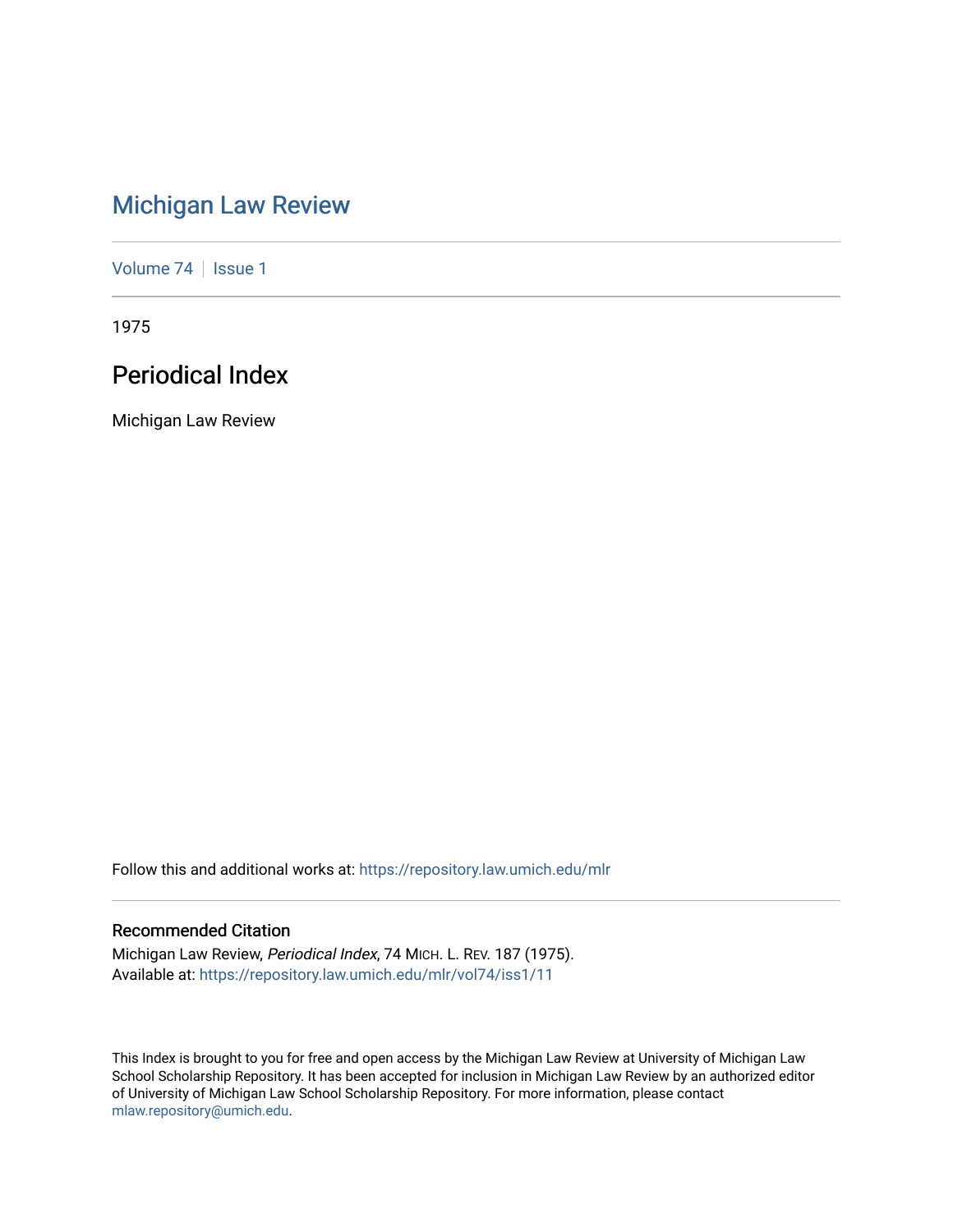# **PERIODICAL INDEX**

This index includes *articles, comments,* and some of the longer *notes* and *recent developments* that have appeared in leading law reviews since the publication of the last issue of this *Review.* (a) indicates a leading article.

## *ABORTION*

*CONSTITUTIONAL LAW*  See also *Impeachment.•* 

Abortion and the Constitution: the need for a life-protective amendment. 63 Calif. L. Rev. 1250-351 (Sept.).

#### *ANTITRUST LAW*

See also *Patents.* 

Antitrust-myth and reality in an inflationary era. (a) Milton Handler. *50*  **N.Y.U.** L. Rev. 211-72 (May).

## *ANTITRUST LAWS DOMESTIC*

Potential competition, limit price theory, and the legality of horizontal and conglomerate mergers under the American antitrust laws. (a) Richard S. Markovits. 1975 Wis. L. Rev. 658-95 (No. 3).

*ARBITRATION AND AWARD*  See *Sports.* 

# *ATTACHMENT AND GARNISHMENT*

See *Debtor & Creditor.* 

## *CIVIL LIABILITIES*

"Good faith" as a defense to suits for police deprivations of individual rights. (a) William H. Theis. *59* Minn. L. Rev. 991-1026 (June).

#### *COMPARATIVE LAW*

See also *Conflict of Laws.*  Some comparative aspects of the European unification of the law of products liability. (a) Werner Lorenz. 60 Cornell L. Rev. 1005-26 (Aug.).

## *CONFESSIONS*

## See *Constitutional Law.*

## *CONFLICT OF LAWS*

Miller v. Davis: the Sixth Circuit applies interest analysis to an Erie problem. (a) John R. Leathers. 63 Ky. L.J. 932-43 (No. 4).

Recent trends in choice-of-law methodology. (a) Arthur Taylor von Meh- ren. 60 Cornell L. Rev. 927-68 (Aug.).

Trends in European conflicts law. (a) Friedrich **K.** Juenger. 60 Cornell L. Rev. 969-84 (Aug.).

Federal conditional spending power: a search for limits, The. 70 Nw. U. L. Rev. 293-330 (May-June).

Federal powers and the eleventh amendment: attorneys' fees in private suits against the state. 63 Calif. L. Rev. 1167-225 (Sept.).

beyond—the fifth amendment reconsidered. (a) Jan Gorecki. 1975 U. Ill. L.F. 295-312 (No. 3).

Presidential immunity from criminal prosecution. (a) George E. Danielson. 63 Geo. L.J. 1065-69 (May).

#### *CONSUMER PROTECTION*

Consumer Product Safety Commission: an agency manual, The. 43 Geo. Wash. L. Rev. 1077-172 (May).

Consumer Product Safety Commission: does it can the Ash Report?, The. (a) Constance B. Newman, Judith A. Hermanson & James A. Brodsky. Geo. Wash. L. Rev. 1001-30 (May).

Impact of denying self-help repossession of automobiles: a case study of the Wisconsin Consumer Act, The. (a) William C. Whitford-& Harold Laufer. 1975 Wis. L. Rev. 607-57 (No. 3).

Inside the proposed standard for architectural glass: an outward look at consumer participation in the CPSA's offeror process. 43 Geo. Wash. L. Rev. 1173-210 (May).

Protecting consumer health and safety: the need for coordinated regulation among federal agencies. (a) Teresa **M.**  Schwartz. 43 Geo. Wash. L. Rev. 1031- 76 (May).

Section 30(d) determinations: the CPSC's choice of law in product safety regulation. 43 Geo. Wash. L. Rev. 1211- 36 (May).

#### *CONTEMPT*

Taylor v. Hayes: a case study in the use of the summary contempt power against the trial attorney. 63 Ky. LJ. 945-1026 (No. 4).

# [187]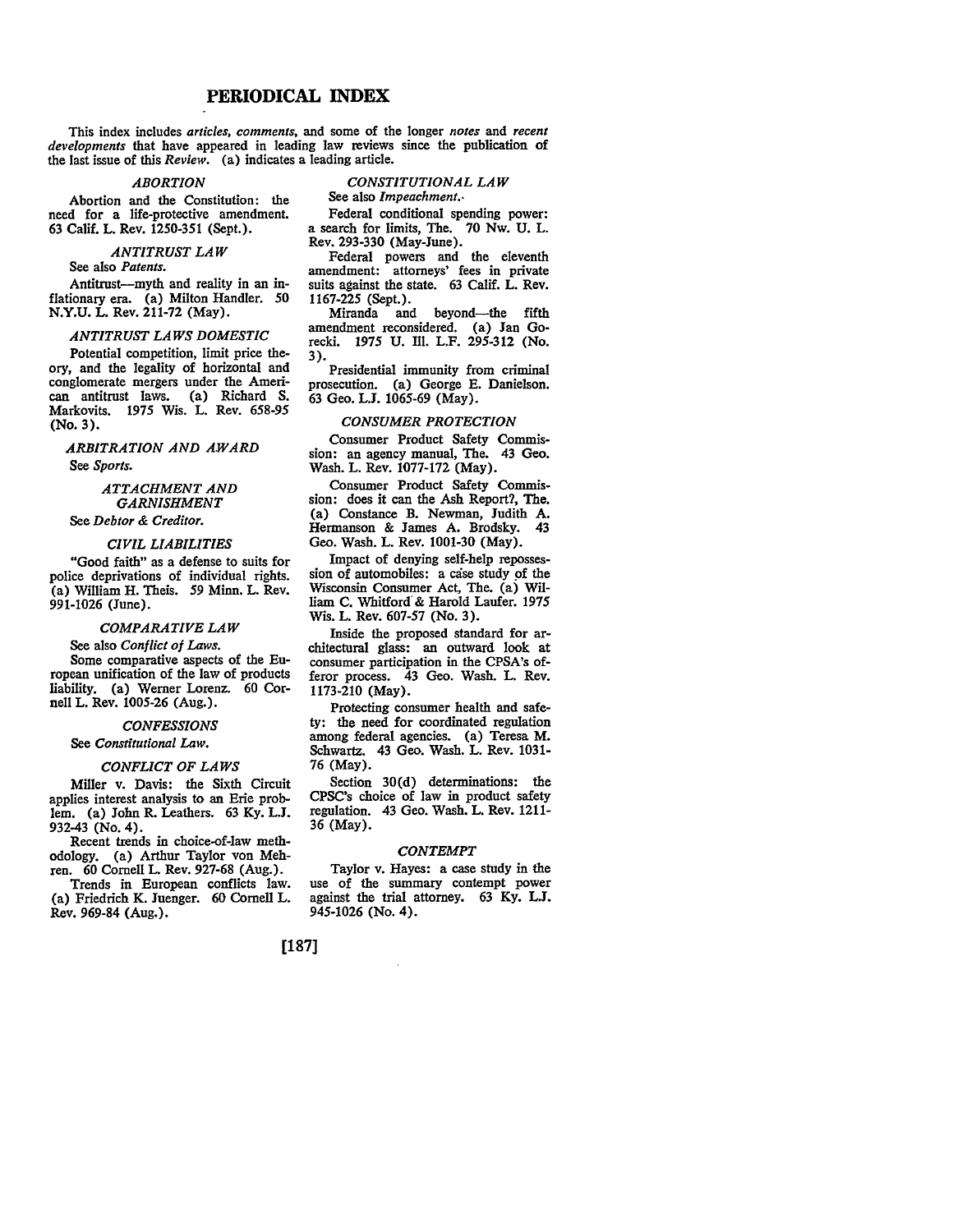## *CORPORATIONS*

J.

See *Fiduciary Relationships.* 

## *CRIMINAL LAW*

Rethinking the specific-general intent doctrine in California criminal law. 63 Calif. L. Rev. 1352-78 (Sept.).

## *CRIMINAL PROCEDURE*

More on the new federalism in criminal procedure. (a) Donald E. Wilkes, Jr. 63 Ky. LJ. 873-94 (No. 4).

Prosecutorial charge decision systems. (a) Norman Abrams. 23 UCLA L. Rev. 1-56 (Oct.).

## *DEBTOR AND CREDITOR*  See also *Consumer Protection.*

Confusing course made more confusing: the Supreme Court, due process, and summary creditor remedies, A. 70 Nw. U. L. Rev. 331-51 (May-June).

#### *DEPARTMENT OF JUSTICE*

Removing politics from the Justice Department: constitutional problems with institutional reform. 50 N.Y.U. L. Rev. *366-435* (May).

## *DUE PROCESS*

See *Debtor* & *Creditor, Labor Law.* 

#### *ENVIRONMENTAL LAW*

Establishment of international standards for transnational environmental injury, The. (a) Ved P. Nanda. 60 Iowa L. Rev. 1089-127 (June).

Planning level and program impact statements under the National Environmental Policy Act: a definitional approach, 23 UCLA L. Rev. 124-63 23 UCLA L. Rev. 124-63 (Oct.).

## **FAIR EMPLOYMENT PRACTICES**

Layoffs and title VII: the conflict between seniority and equal employment<br>opportunities. 1975 Wis. L. Rev. 791-1975 Wis. L. Rev. 791-839 (No. 3).

Wisconsin Fair Employment Act: coverage, procedures, substance, remedies. 1975 Wis. L. Rev. 696-741 (No. 3).

#### *FEES*

## See *Constitutional* Law.

## *FIDUCIARY RELATIONSHIPS*

Fiduciary standards under the Employee Retirement Income Security Act of 1974. 63 Geo. LJ. 1109-41 **(May).** 

Reverse stock splits: the fiduciary's obligations under state law. 63 Calif. L. Rev. 1226-49 (Sept.).

## *FREEDOM OF SPEECH*  See also *Prisons* & *Prisoners.*

Speech and press: a brief reply. (a) Melville B. Nimmer. 23 UCLA L. Rev. 120-23 (Oct.).

Speech and press clauses, The. (a) David Lange. 23 UCLA L. Rev. 77-119 (Oct.).

## *FREEDOM OF THE PRESS*

## See *Freedom of Speech.*

## *HOSPITALS*

Physician-hospital conflict: the hospital staff privileges controversy in New York. 60 Cornell L. Rev. 1075-104 (Aug.).

#### *ILLINOIS*

Illinois legislative review. Articles by Dean L. Overman & Morton Denlow and Student Staff. 1975 U. III. L.F. 313- 491 (No. 3).

## *IMPEACHMENT*

See also *Income Tar: Evasion.*  Impeachment inquiry of 1974: a personal view, The. (a) Lawrence J. Hogan. 63 Geo. L.J. 1051-63 (May),

#### *INCOME TAX*

Is section 6861 the source of authority for short-year jeopardy assessments under the Internal Revenue Code? 63 Ky. L.J. 1027-45 (No. 4).

## *INCOME TAX: EVASION*

Federal income tax evasion as an impeachable offense. (a) Edward M. Mezvinsky & Doris S. Freedman. 63 Geo, LJ. 1071-81 (May).

#### *INHERITANCE, ESTATE, AND GIFT TAXES*

Federal estate tax: application of the section 2042 incidents of ownership concept to the insured fiduciary's estate. 60 Iowa L. Rev. 1319-62 (June).

#### *INTEREST*

Adjustable interest rates in home<br>mortgages: a reconsideration. 1975 a reconsideration. 1975 Wis. L. Rev. 742-70 (No. 3).

#### *JURISPRUDENCE*

Elmer's rule: a jurisprudential dialogue. (a) Anthony D'Amato. 60 Iowa L. Rev. 1129-46 (June).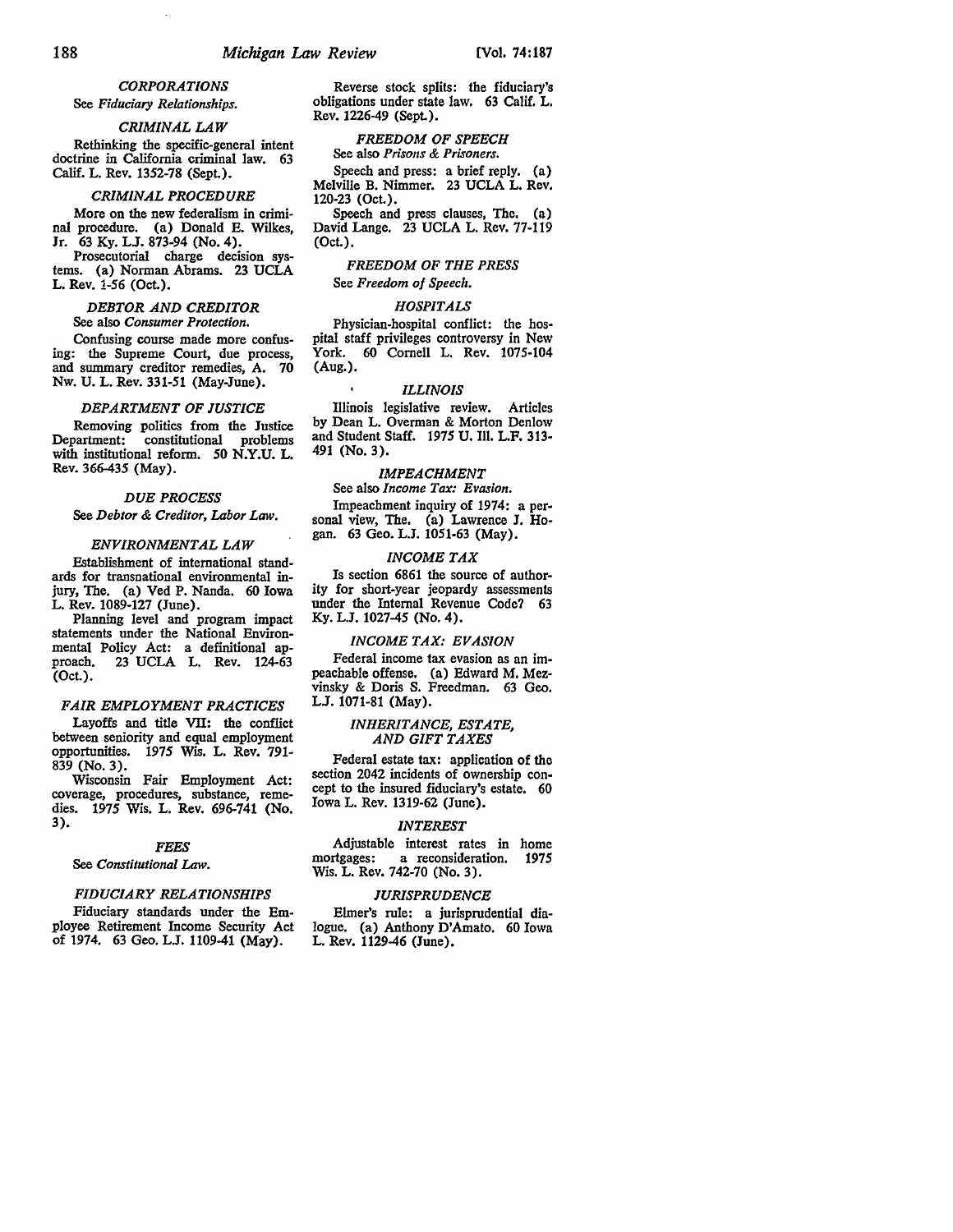## *JUVENILE COURTS*

Funding the juvenile justice system in Iowa. 60 Iowa L. Rev. 1149-318 (June).

## *JUVENILE DELINQUENCY*

Constitutional problems of diversion of juvenile delinquents. (a) Andrew W. Maron. 51 Notre Dame Law. 22-47 (Oct.).

#### *LABOR LAW*

# See also *Fair Employment Practices.*

Due process rights of public employees, The. *50* N.Y.U. L. Rev. 310-65 (May).

Labor relations - "recognitional" picketing in the garment industry-garment union granted protected status under section  $8(b)(7)(C)$  of the National Labor Relations Act. *50* N.Y.U. L. Rev. 436-57 (May).

Union waiver of initiation fees during the organizational campaign. (a) T. Kennedy Helm, III. 63 Ky. L.J. 841-72 (No. 4).

## *LAND USE*

Changing shape of land use litigation: federal court challenges to exclusionary land use practices. (a) Martin E. Sloane. 51 Notre Dame Law. 48-78 (Oct.).

*LANDLORD AND TENANT*  See also *Rents* & *Rent Control.* 

Forcible detainer in Kentucky under the Uniform Residential Landlord and Tenant Act. 63 Ky. LJ. 1046-67 (No. 4).

## *LAW ENFORCEMENT*

Legal constraints upon the use of the pen register as a law enforcement tool, The. 60 Cornell L Rev. 1028-48 (Aug.).

#### *LEGISLATION*

See *Illinois.* 

#### *LOCAL GOVERNMENT*

Conflicts between state statute and local ordinance in Wisconsin. 1975 Wis. L Rev. 840-59 (No. 3).

## *MILITARY SERVICE*

Involuntary activation of reservists. (a) Neil J. Dilloff. 63 Ky. L.J. 895-922 (No. 4).

#### *MORTGAGES*

See *Interest.* 

#### *PATENTS*

Patent-antitrust: patent dynamics and field-of-use licensing. (a) Martin **J.**  Adelman & Friedrich K. Juenger. 50 N.Y.U. L. Rev. 273-308 (May).

Tinkering with the invention standard: no solution to problems of patent quality. (a) Mary Helen Sears. *59*  Minn. L. Rev. 965-90 (June).

# *PICKETING*

See *Labor* Law.

## *POLICE*

See *Civil Liberties, Law Enforcement.* 

#### *POLITICS*

## See *Department of Justice.*

## *PRISONS AND PRISONERS*

Giant step backwards: the Supreme Court speaks out on prisoners' first amendment rights, A. 70 Nw. U. L. Rev. 352-71 (May-June).

# *PRODUCTS LIABILITY*

See *Comparative* Law.

## *PUBLIC OFFICIALS*

Public office as a public trust: a suggestion that impeachment for high crimes and misdemeanors implies a fiduciary standard. (a) E. Mabry Rogers & Stephen B. Young. 63 Geo. L.J. 1025- 49 (May).

#### *REAL PROPERTY*

Alternative approaches to analyzing the intent of the parties upon severance of mineral and surface estates in Iowa. 60 Iowa L. Rev. 1365-87 (June).

## *RENTS AND RENT CONTROL*

Regression analysis of the effects of habitability laws upon rent: an empirical observation on the Ackerman-Komesar debate. (a) Werner Z. Hirsch, Joel G. Hirsch & Stephen Margolis. 63 Calif. L. Rev. 1098-141 (Sept.).

## *SCHOOLS AND SCHOOL DISTRICTS*

Courts, social science, and school desegregation, The: part I: a symposium. Articles by Betsy Levin & Willis D. Hawley, Frank T. Read, Philip Moise, John Minor Wisdom, J. Braxton Craven, Jr., James B. McMillan, Reynolds Farley, & Owen **M.** Fiss. 39 Law & Contemp. Prob. 1-216 (Winter).